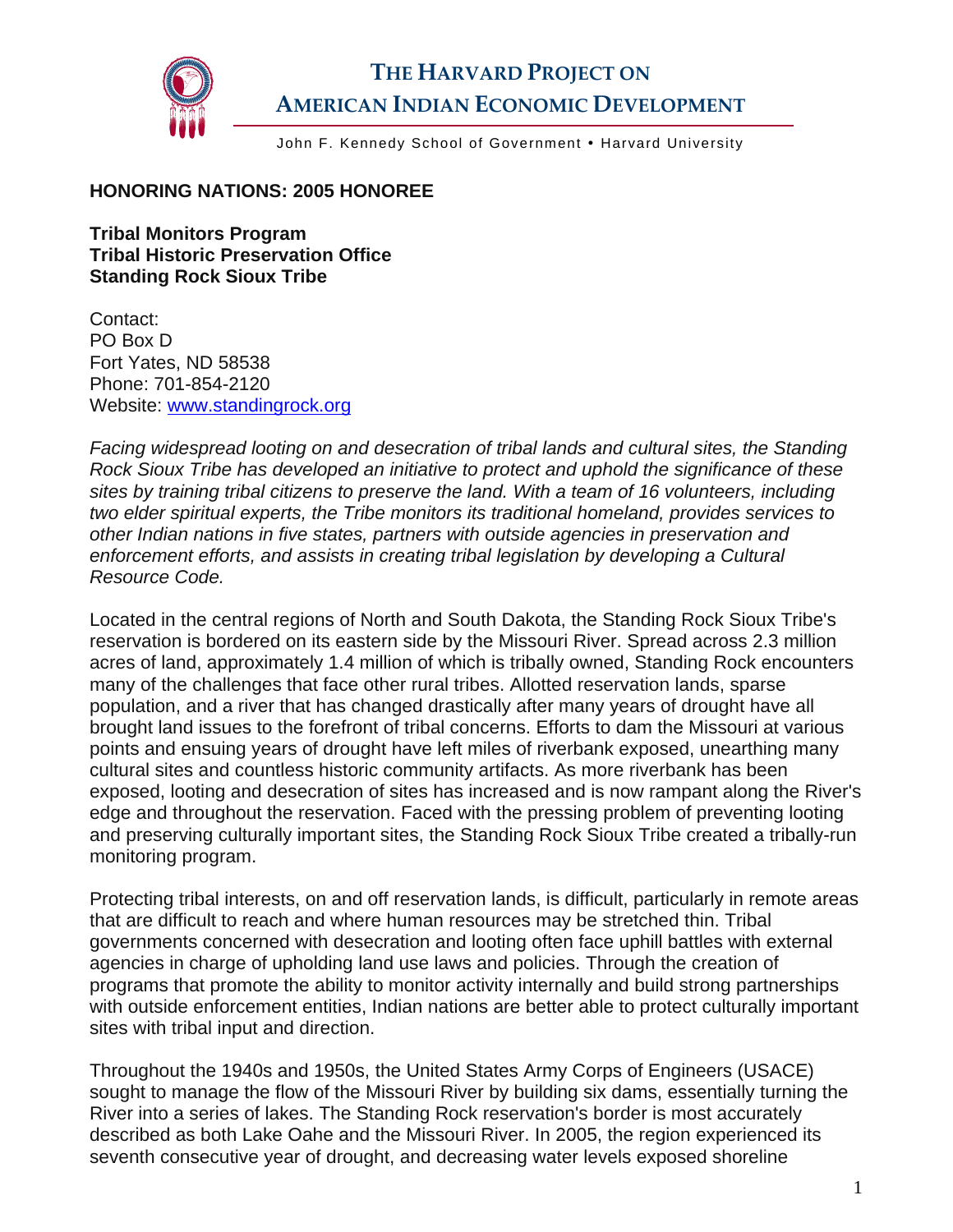previously flooded when the dams were built. These changes resulted in increased exposure of many culturally significant sites. While close to 2,000 archaeological sites have been identified throughout the region, the River's edge alone has over 400 cultural sites documented. These include 66 recorded earth-lodge village sites. People walking along the shores often find pottery, tools, arrowheads, animal bones, and even human remains on the surface areas.

While the USACE is responsible for managing, maintaining, and preserving historic resources along the River, limited funding and staffing prevent it from effectively enforcing federal laws over such a large and growing area. In fact, the USACE has one staff person assigned to 3,000 miles of shoreline along Lake Oahe. Sheer size and the growing number of identified culturally significant sites make it difficult, if not impossible, for one person to oversee the entire area with any degree of effectiveness. Additionally, given the sacred and significant nature of many of these sites, there are specific preservation needs that can only be addressed by those with particular cultural knowledge and authority. The Tribe's preservation interests were not being addressed.

The Standing Rock Sioux Constitution requires that the Tribe manage, protect and preserve the property of the tribe. Under this mandate, the Standing Rock Sioux Tribal Historic Preservation Office initiated the Tribal Monitors Program in 2000. As the name suggests, the Program employs and trains tribal citizens to monitor cultural resources and historic properties significant to the nation. The Program relies on visual reporting methods and documentation procedures to log newly identified sites, report incidents or illegal activity, and monitor any physical changes in the Missouri River (e.g., water level or current changes). The Tribe also stewards sites significant to other Native people who previously lived in the region, expanding Standing Rock's mission to protect their ancestors and the ancestors of their relatives.

With these efforts, the Standing Rock Sioux Tribe is aggressively practicing sovereignty and upholding its constitutional preservation mandate by certifying its citizens to perform rigorous and culturally significant resource protection. The Tribal Monitors Program is important because it works to develop skills and knowledge in tribal citizens, and fosters their sense of responsibility for preserving cultural sites. Through the Program, citizens gain the cultural and technological skills needed to monitor, manage, and protect important sites. Elder spiritual leaders share their knowledge of cultural traditions and guide community members in learning how to act as stewards of their tribal homelands. As part of their responsibilities as stewards, program volunteers and staff work with outside agencies and tribal communities throughout the Sioux Nation to share knowledge and preserve cultural sites.

The Tribe oversees and ensures the preservation of historic sites and artifacts through the Monitors Program. Western and Native knowledge are bridged to form a system that provides for deep and rigorous training of tribal monitors. Monitors learn about water levels and current flows, how to anticipate if new sites are about to emerge, how to identify types of ceramics, how to handle artifacts and remains in culturally appropriate ways, and how to assist the USACE in its preservation and enforcement duties.

Monitors receive multiple certifications. First, they must complete an 80-hour paraarchaeology certification process to even begin monitoring work. Since a majority of the work is conducted along the River, monitors also receive GPS training, boat search and rescue certification, and EMT training. This ensures that tribal personnel are qualified to work on federal lands, that reporting procedures are clear and rigorous, and that monitors are safe while performing their duties.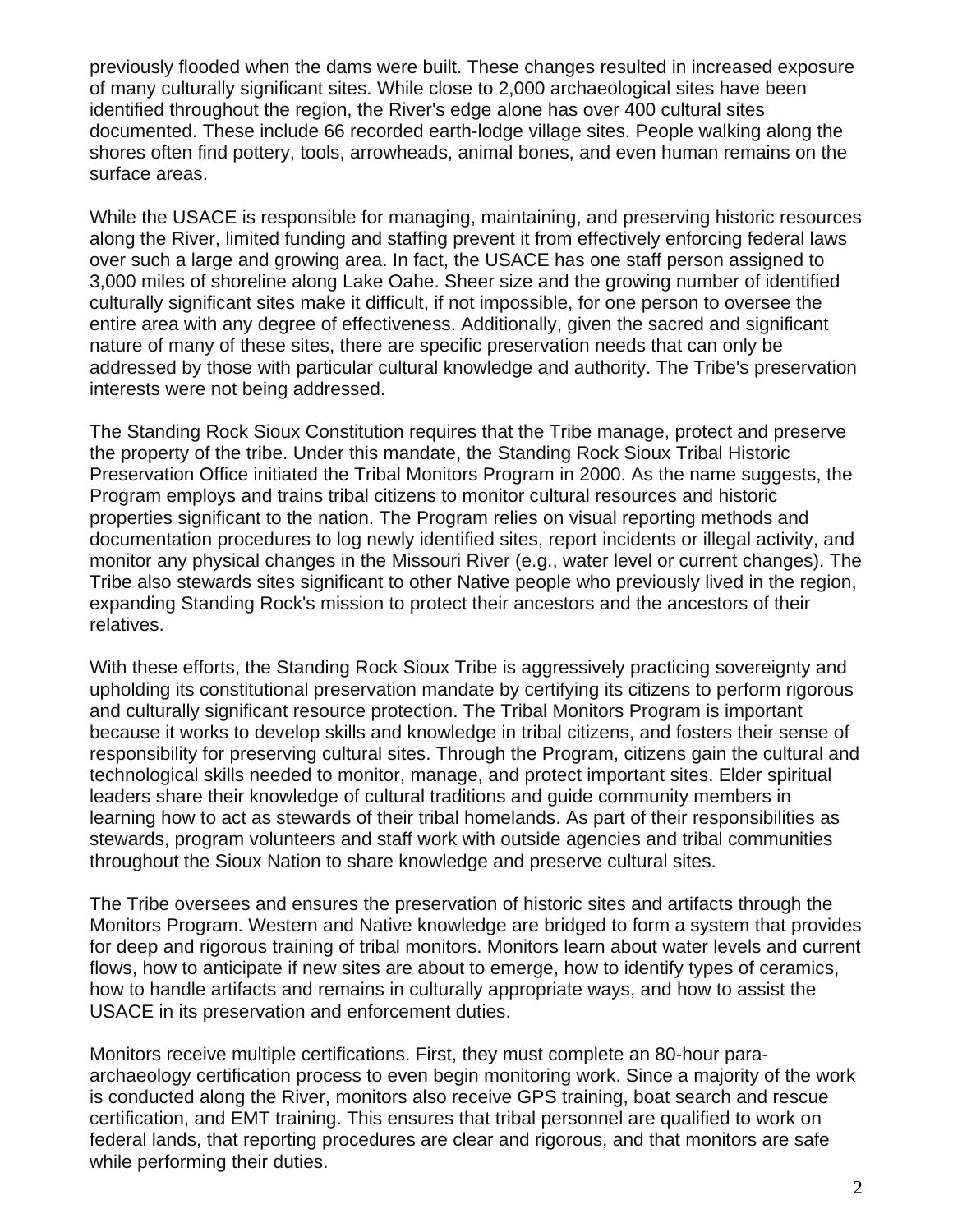Tribal monitors are trained to properly document evidence of looting and desecration so that the Tribe can use information gathered to prosecute thieves. Evidence documentation also allows the Standing Rock Sioux Tribe to better hold outside governmental agencies accountable for duties with regard to tribal land and artifacts. For example, monitors logged over 400 hours in overtime to establish a case against the USACE Omaha District for the destruction of identified archaeological sites. They provided damage assessments at four sites, which led to the Mad Bear Litigation involving a burial site along the shores of the Missouri River. The USACE's liability was clear and the Tribe won the case, making certain that the over 100 human remains in the site would be properly handled and moved to an appropriate location. Tribal Monitors' efforts to identify and document illegal activities involving significant sites and cultural artifacts also have resulted in four federal Archaeological Resources Protection Act convictions; 19 federal felony misdemeanors (Title 36 Citations); six ongoing federal investigations; and five cases that are still open concerning the sale of looted objects over the internet.

To deter further looting, the Program publicizes ongoing investigations and convictions in addition to involving citizens and non-citizens in the area in activities to encourage land stewardship and respect. For many, the first encounter with the monitoring program is through outreach and education efforts. Similar to community policing efforts in law enforcement, the Program educates the public (e.g., the tribal community, federal agencies, neighboring Indian nations, and local non-Native communities) about the significance of protecting aboriginal homelands and how this relates to the preservation of Standing Rock's culture. All community members are encouraged to report suspicious activities and the Program has fostered many Native and non-Native allies.

The Program also promotes interaction between spiritual leaders and tribal community members that might not otherwise occur. Currently, the Tribal Monitors team includes 14 local volunteers and two spiritual leaders. The spiritual leaders work closely with the Program, traveling long distances to perform the necessary reburials and ceremonies at sites with human remains. Additionally, they provide cultural guidance and conduct ceremonies for Standing Rock's citizens.

Standing Rock stewardship of land is a serious responsibility for all tribal citizens and is not limited by reservation boundaries. Monitors provide essential services to other nations that lack the capacity to preserve and protect their own homelands and historic cultural sites. The staff is qualified to monitor and assess sites within the nine Sioux Nations in Montana, North Dakota, South Dakota, Wyoming, and Nebraska, encompassing 66 million acres of land. In addition, the processes and protocols used by the Tribal Monitors Program are being shared with other Indian nations along the Missouri River and beyond. Program staff has also assisted with the development of a Cultural Resources Code that proactively addresses potential damage to important sites. The Code furthers ongoing efforts and supports other nations' work to monitor and preserve tribal lands, and includes measures to hold outside agencies accountable for preserving and protecting cultural sites of significance.

As part of their stewardship, spiritual leaders and monitors also invest in building relationships and educating representatives from outside entities. Leaders from a number of outside agencies have completed Standing Rock's Tribal Monitor training. Staff and monitors have worked to build strong relationships with agencies such as the BIA's Land Operations, the USACE, law enforcement agencies, and the U.S. Forest Service. These relationships help to ensure that tribal interests are integrated in service delivery and enforcement.